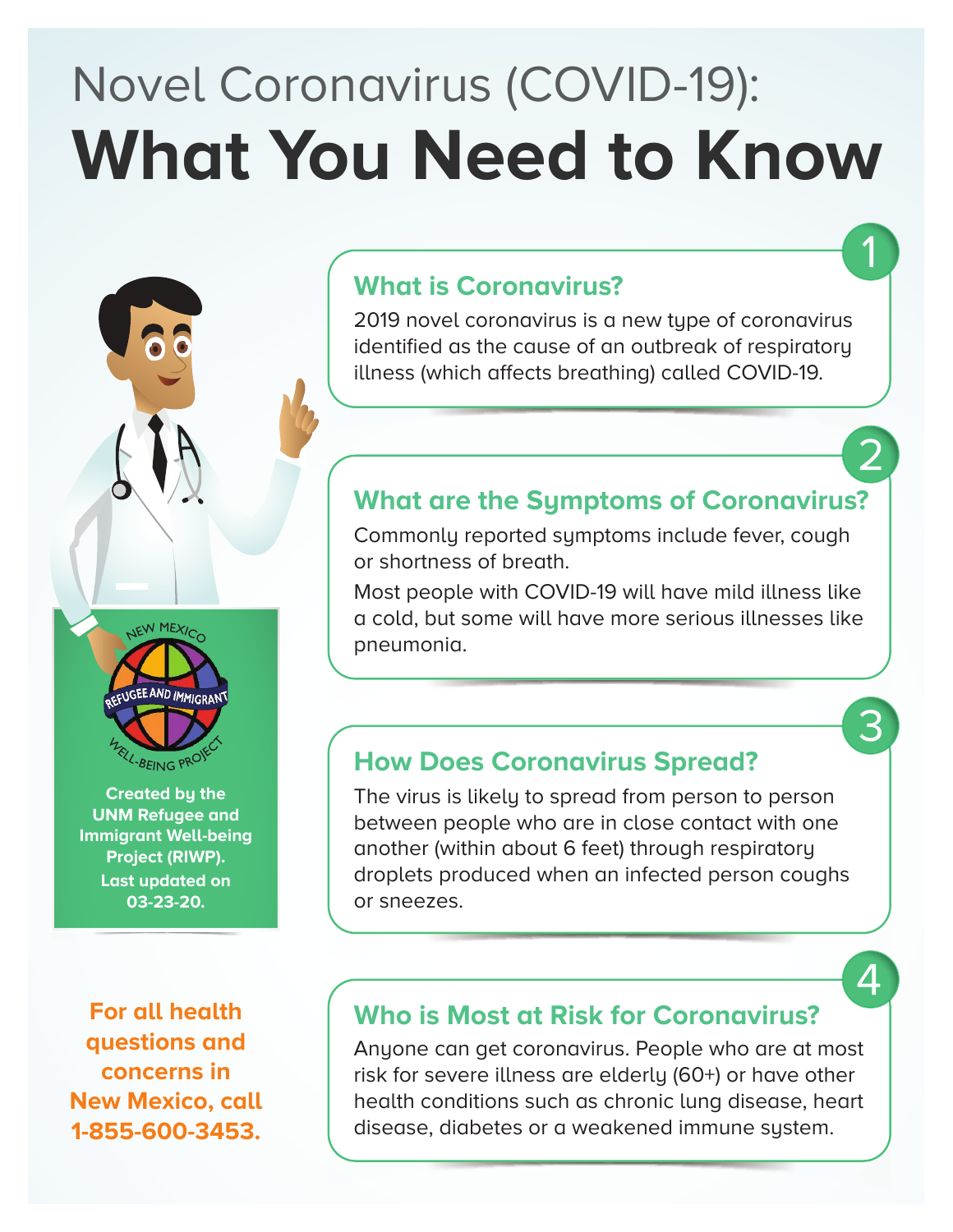### **How Can I Protect Myself and Others from Coronavirus?**

- **Wash your hands** vigorously and often with soap and warm water for at least 20 seconds. Wash in-between your fingers and under your nails. Use an alcohol-based hand sanitizer if soap and water are not available.
- **Cover your mouth and nose** with a tissue or your sleeve when sneezing or coughing. Do not use your hands.
- **DO NOT touch** your eyes, nose or mouth, especially with unwashed hands.
- **Do not shake hands.** Instead, wave, elbow bump, bow, or hand over heart.
- When opening doors, touching light switches or turning on/off a faucet outside your home (e.g. a public restroom), wear gloves if possible or use a paper towel. **Try to avoid touching these surfaces with your hands.**
- **Monitor your heath** more closely than usual for cold or flu symptoms.
- **Get the flu shot!** The flu shot will not protect you from COVID-19, but it reduces your chance of getting the flu, which has similar symptoms to this coronavirus. It also reduces your chances of being hospitalized or having to go to the doctor's office, hospital, or clinic that are hot spots for transmission of the virus. People 60+ should get the pneumonia vaccine for the same reasons.

6

### **What Should I do if I Feel Sick?**

- **STAY HOME!** Call your doctor if you have cold or flu symptoms like coughing, shortness of breath, fever or sore throat. If you don't know the name or phone # of your doctor, call NM Department of Health for a screening and referral. **For all health questions and concerns in New Mexico, call 1-855-600-3453.** If you need interpretation help, call us.
- If you do not feel better in 24-48 hours, seek care from your doctor but alert your doctor or any health office you are coming first.
- Avoid going out in public. Do not go to school or to work until you have been fever-free for at least 72 hours without the use of fever reducing drugs like Tylenol or ibuprofen.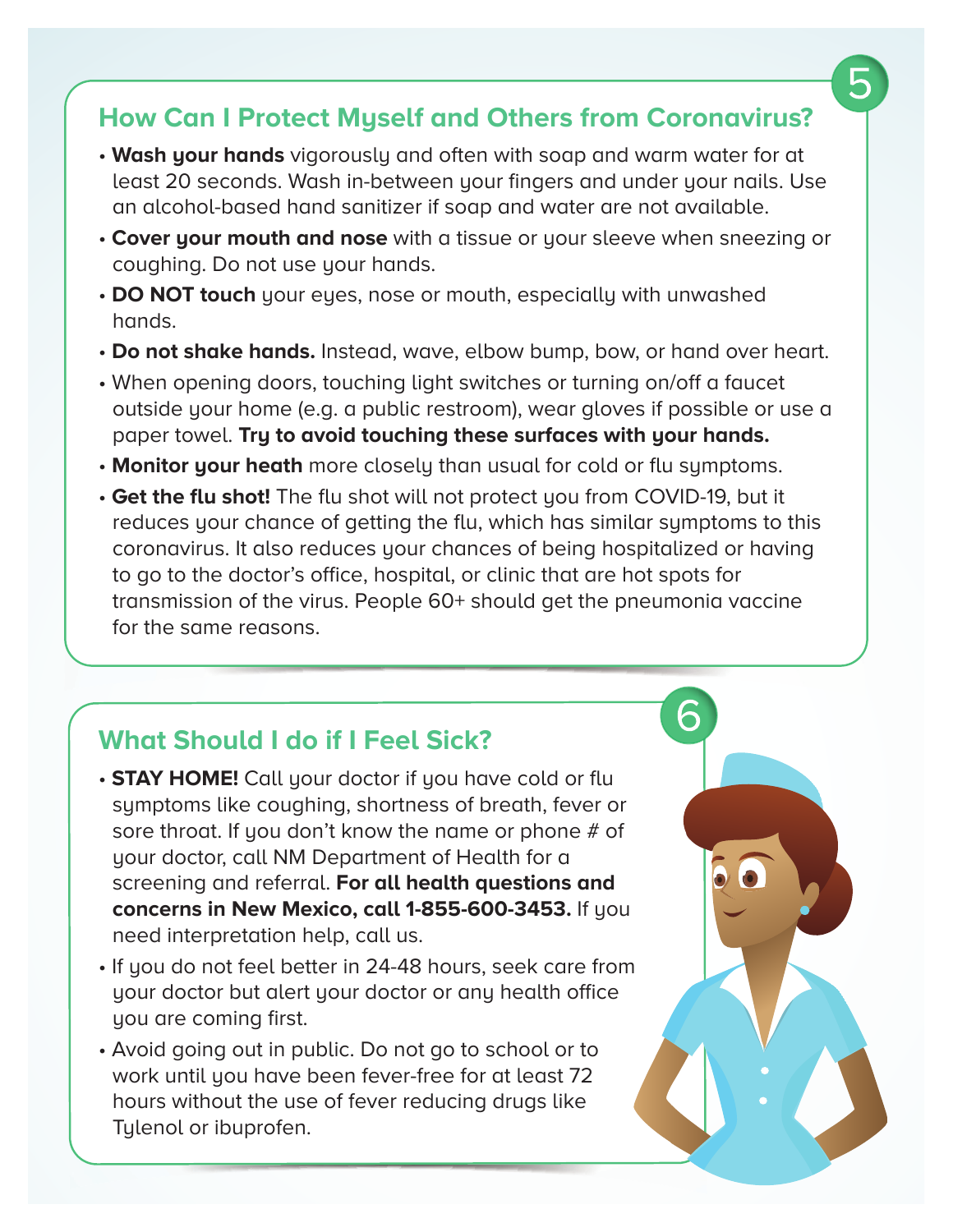# **The NM Department of Health (NM DOH) may change recommendations as the situation evolves.**

- Call the NM DOH (1-855-600-3453) if any of the following are true:
	- You were in contact with a person know to have COVID-19.
	- You have visited China, Iran, Italy, or South Korea in the last 14 days (whether or not you have symptoms).
- If you think you have COVID-19 based on your symptoms and/or the criteria above, call NM DOH to be connected to a screening nurse who will listen to your symptoms and refer you to care regardless of immigration status or ability to pay.
- NM DOH staff will not ask about immigration status. Receiving health care is not a public benefit identified by the public charge test. **The USCIS will not consider testing, treatment, or preventative care (including vaccines, if a vaccine becomes available) related to COVID-19 as part of a public charge inadmissibility determination.**
- It is best to call NM DOH to be screened before going directly to the hospital to avoid overcrowding and prevent further transmission. However, do go to the hospital right away if you are having trouble breathing.

### **Avoid All Gatherings, Even Small Gatherings with Just a Few Friends**

- If you are sick, stay home.
- **If you are well but are able to stay home, it's best to stay home.**
- If you have chronic lung disease, heart disease, cancer, diabetes, asthma or a weakened immune system, avoid unnecessary events and gatherings.
- It is OK to go to grocery stores and doctor appointments, but only if you have to. If you do go somewhere, practice good hygiene and remain vigilant about your health. It is best to stand 6 ft. or more from people to avoid infected droplets.
- Social isolation over a long period can have negative impacts on mental health. Stay connected to people and those you love by calling, texting, FaceTime, or through lower-risk activities such as going for a walk with a few people or cooking at home with a couple people (vs. eating in a restaurant). Minor modifications to our daily activities can have a big impact.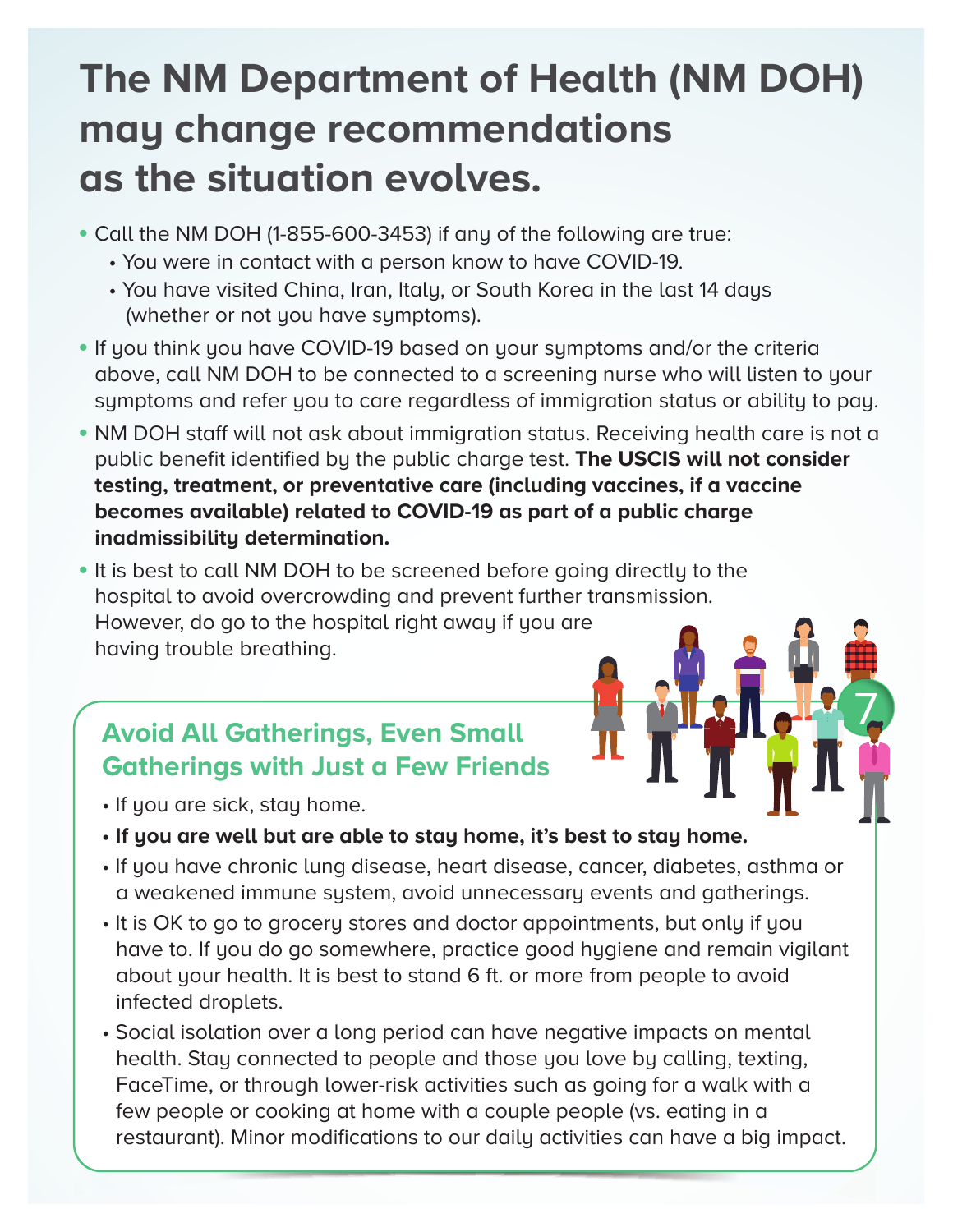### **What Should I Do Now That My Children Don't Have School for Three Weeks?**

- The state of New Mexico has decided to close all schools for three weeks to try to slow down the spread of coronavirus. This is really important because there will not be enough health care if everyone gets sick at the same time, so try to keep your kids at home.
- Explain to your kids that schools are closing to try to slow the spread of this virus in the wider community, but that most kids have not been getting very bad symptoms from coronavirus. This will help your kids not to worry too much.
- Free breakfast and lunches will be available at your children's schools, and there will be arrangements for delivering food for people who cannot get to the schools. There will also be childcare available. More details will be available soon. **Call 1-833-551-0518 to get help finding childcare and meals or find out the details about school meal pick-up at this website: www.aps.edu/news/ coronavirus/aps-identifies-89-sites-for-student-meal-pick-ups**
- Try to make a predictable daily schedule for your kids. This helps them feel safer, more stable, and happier. Decide on a time that you will wake up your kids, have them get dressed and brush their teeth and wash their face, try to give them meals at regular times, and try to plan activities for them like reading, doing puzzles, playing games, making art, playing music or singing, telling stories, sewing, or anything else you can think of.
- If you have internet access and a computer (or a phone or tablet), there are many online learning resources for your kids. Some good websites are:
	- National Geographic Kids: kids.nationalgeographic.com
	- Khan Academy: www.khanacademy.org
	- Bill Nye the Science Guy: www.billnye.com
	- Code.org: www.code.org
	- BrainPOP: www.brainpop.com
- If your kids can play outside without being around too many people, that can be a good way for them to use their energy. But make sure there is an adult to supervise them.
- Try not to let your kids be watching TV/using computers/playing video games all of the time. It is important for them to do things besides "screen time."

8

Ô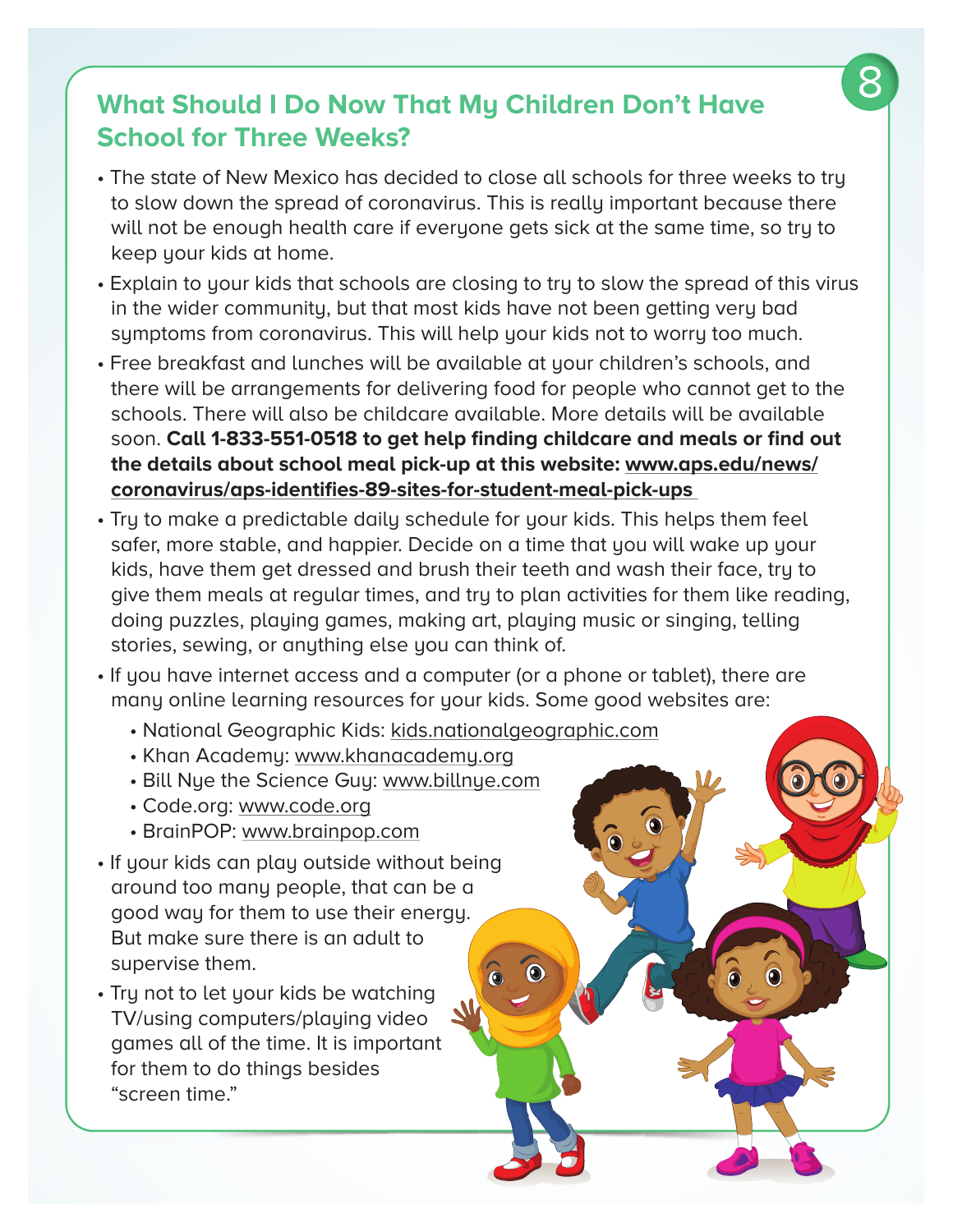### **What Else Can I Do?**

- Help reduce overcrowding try to go to the grocery store or other places you need to go at times when fewer people will be there.
- If you have family or friends who have a chronic health condition, do not visit them if you feel sick.
- Cancel all non-essential travel out of the state or country.
- Buy a little of what you need carefully, gradually and essentially. However, it is not necessary to panic and overbuy. Do have a week or two's worth of prescription medication on hand.
- Have a friend to check in with regularly, especially if you live alone. Call each other daily (or twice daily if sick) and make plans for different scenarios (e.g. if one of you gets sick, how can the other deliver food or medications without contacting you directly).
- If you do not live alone, prepare a room and make a plan in case someone in your household becomes sick and needs to be under isolation. Think through how that person will get the things they need (e.g. medication, water, and food) without direct contact with others.
- Keep your house clean and disinfect surface areas often and regularly with disinfecting products. For information on what disinfectants to use or how to make your own bleach solution, visit www.cdc.gov/coronavirus/2019-ncov/ prepare/prevention.html
- In these difficult times, remember to celebrate the good in life! It is there. Dance in your house! Read a book! Appreciate one another and be a spark for positive change.

## **I Am Worried about Having Enough Money for My Family**

The state of New Mexico is making unemployment insurance (weekly payments) available to people who are laid off, unemployed, or not getting called into work in housekeeping, restaurants, and other businesses affected by coronavirus. New Mexico is waiving the requirement that unemployed people (or people who get laid off now or are not getting hours) are looking for a job. You can apply for these benefits at www.dws.state.nm.us/COVID-19-Info.